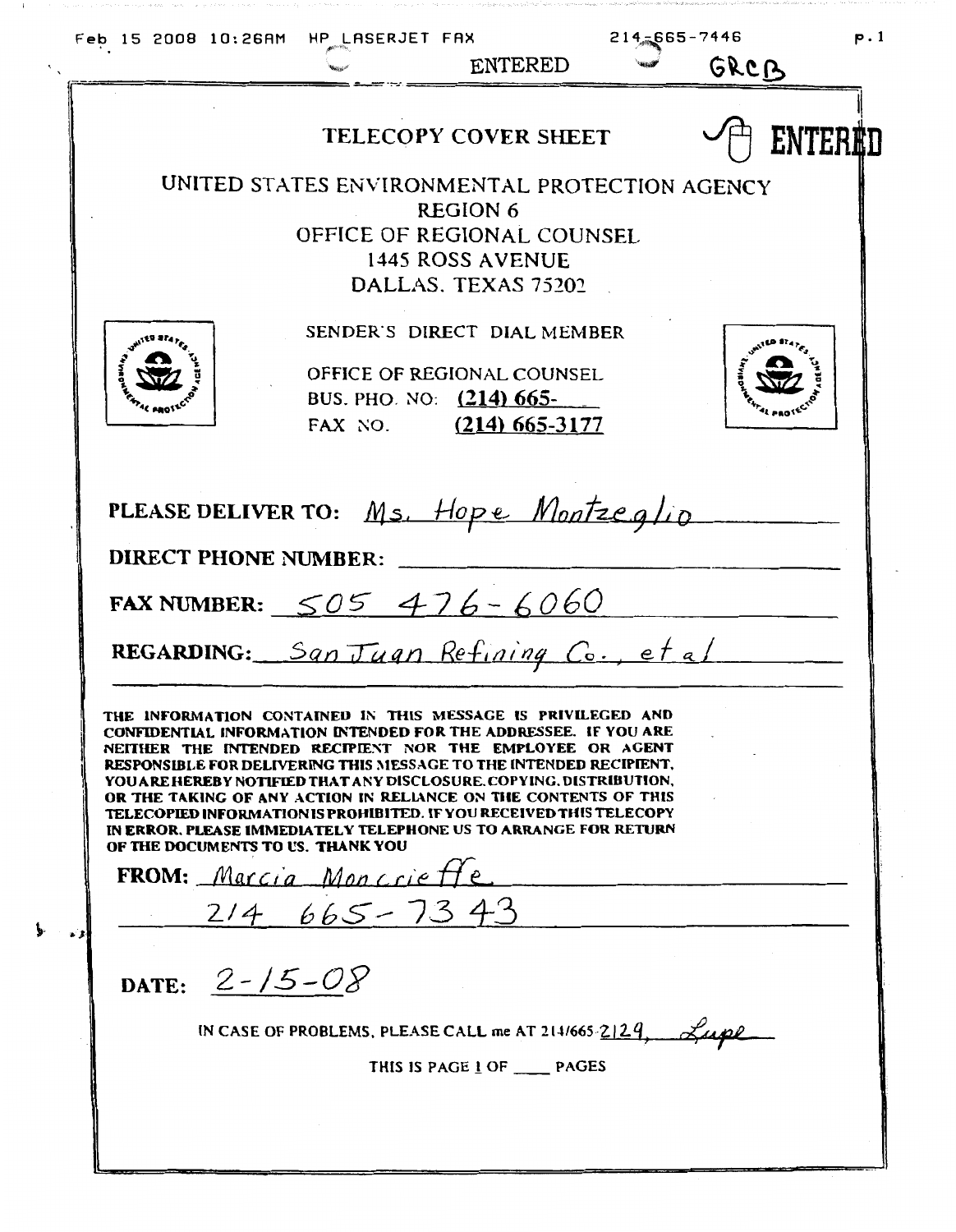

## UNITED STATES ENVIRONMENTAL PROTECTION AGENCY

**REGION 6** 1445 ROSS AVENUE, SUITE 1200 CALLAS, TX 75202-2733

**LEEL** 1 5 2008

08 FEB 15 M4 8 03 *EGIONAL HEARING CLERK* FPA REGION V

Mr. Joseph F. Guida Guida., Slavich & Flores 750 N. St. Paul Street, Suite 200 Dallas, Texas 75201

> RE: San Juan Refining Co., and Giant Industries Arizona. Inc. Bloomfield Refinery/U.S. EPA Docket No. VI-303H/Tennination of Administrative Order on Consent

Dear Joe:

I write this letter to document the file in the above-referenced matter and to provide clarity relative to the blank signature block for the Regional Judicial Officer ("RJO") that appears in the Joint Stipulation of Termination of Administrative Order on Consent (the "Agreement"} that was filed on February 8, 2008, with the Regional Hearing Clerk. As explained below, notwithstanding the blank signature block, the Agreement became effective on said day pursuant to Section IV (Effective Date) of the Agreement.

The approval and signature of the RJO are not necessary to effectuate the binding agreement of the Parties under this Agreement. The delegation authority to sign Consent Agreements memorializing settlements between the Environmental Protection Agency, Region 6 ("EPA") and Respondents, as in this instance, lies with EPA's Division Director for the Compliance Assurance and Enforcement Division. *As* seen on page two (2) of the Agreement, the Agreement was executed by the appropriate representative for the EPA.

Please accept this letter as further documentation to the file that the abovereferenced Agreement was filed and became effective on February 8, 2008; and as we agreed, I will file this letter with the Regional Hearing Clerk in the above-referenced docket. I will deliver, by first class mail. a filed-stamped copy of this letter to you and deliver in person and/or by facsimile a copy to Mr. Nick Stone of the EPA and Ms. Hope Monzeglio of the New Mexico Environment Department. Should you have any further questions, do call me at (214) 665-7343 or I might be reached by e-mail at moncrieffe.marcia@epa.gov. Thanks for your cooperation in this matter.

Sincerely, Marcia E. Moncrieffe

**Assistant Regional Counsel** 

Cc: Mr. Nick Stone Ms. Hope Montzeglio

Internet Address (URL) · http://www.epa.gov Recycled/Recyclable • Printed with Vegelable OII Based Inks on Recycled Paper (Minimum 25% Postconsumer) -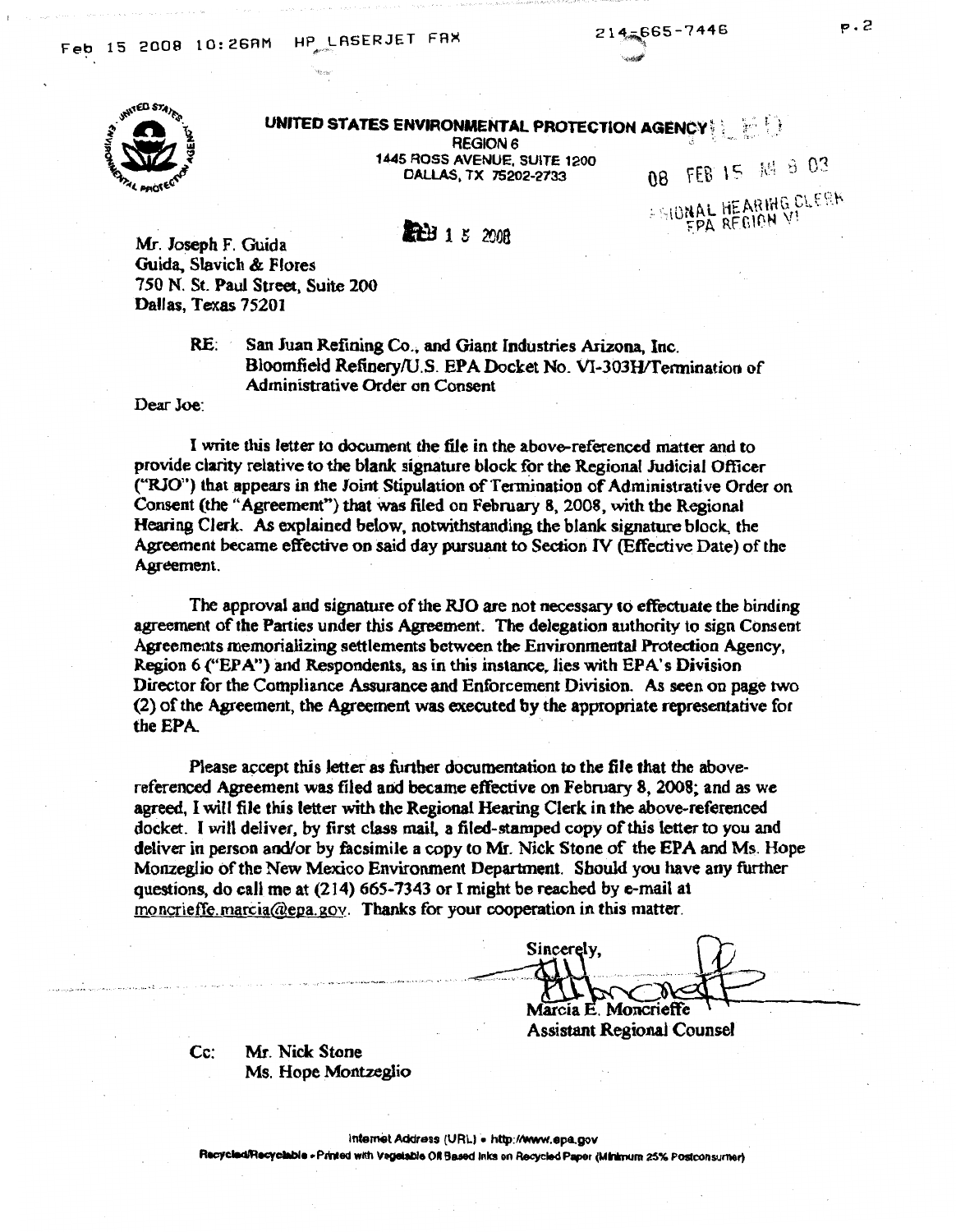·""·""

# 08 FEB -8 Mt U: 15

#### **UNITED STA TES ENVIRONMENTAL PROTECTION AGENCY FEBIONAL FEARING CLERK REGION 6**

) ) ) ) ) ) ) ) ) ) ) )

. -.... ---·- .. -. \_.,\_ .. ,,,,.,. \_\_\_\_\_\_\_\_\_\_ .\_,,\_J \_\_\_ \_\_

EPA REGION V!

#### **IN THE MATTER OF:**

Bloomfield Refining Company **P.O. Box** 159 Bloomfield. New Mexico

**EPA ID** NO NMD089416416

RESPONDENT

ADMINISTRATIVE ORDER ON CONSENT

U.S. EPA DOCKET NO. VJ-303-H

PROCEEDING UNDER SECTION 3008(h) OF THE RESOURCE CONSERVATION AND RECOVERY ACT, AS AMENDED, 42 U.S.C. SECTION 6928(h).

### **JOINT STIPULATION OF TERMINATION OF ADMINISTRATIVE ORDER ON CONSENT**

#### I. **BACKGROUND**

1. The U.S. Environmental Protection Agency ("EPA") issued the Final Resource Conservation and Recovery Act ("RCRA") 3008(h) Administrative Order on Consent ("EPA Order") in this matter to Bloomfield Refining Company on December 31, 1992\_ .

2. Subsequent to the issuance of the EPA Order, ownership of *the* subject facility was acquired by San Juan Refining Company and operations were assumed by Giant Industries Arizona, Inc. (collectively, "Giant").

3. Pursuant to the New Mexico Hazardous Waste Act, NMSA 1978, 74-4-10 (A) and (E), the New Mexico Environment Department ("NMED") issued to Giant a unilateral Administrative Order, effective July 27, 2007 ("New Mexico Order").

4. EPA has determined that the New Mexico Order, in its present form, satisfies and achieves the same- objectives *as* the EPA Order.

5. Pursuant to authorization by EPA under RCRA, the New Mexico hazardous waste program is authorized to operate in lieu of the federal RCRA program in the State of New Mexico.

6. It is the intent of the parties that RCRA corrective action activities that are set forth in EPA's Order at the subject facility shall now in all respects be undertaken

I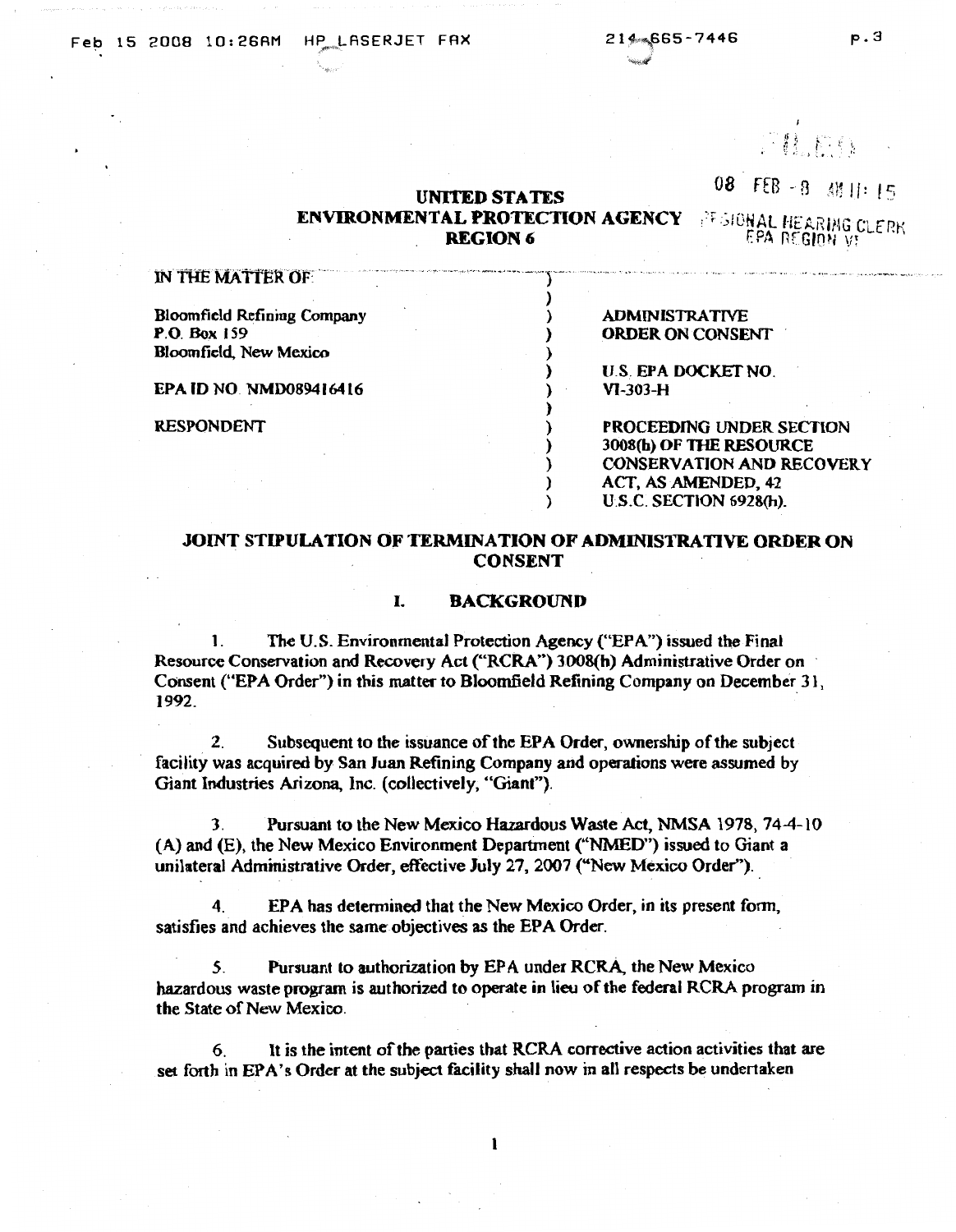pursuant to the New Mexico Order, under the authority of the NMED, and under New Mexico law, in lieu of the EPA Order.

#### II. **AGREEMENT OF THE PARTIES**

7. This Joint Stipulation of Termination of Administrative Order on Consent ("Stipulation") constitutes the binding agreement and stipulation of the parties hereto that, by the signatures below, the EPA Order is terminated.

Within thirty (30) days of the effective date of this Stipulation, EPA will 8. forward a copy of this Stipulation to the NMED to advise the NMED of this mutual agreement.

9. As part of EPA's authority under RCRA, EPA will continue to exercise its oversight authority as per the Memorandum of Understanding with NMED.

#### **III. TERMINATION AND SATISFACTION**

The terms of this Stipulation have been entered in lieu of the termination  $10.$ and satisfaction requirements in Sections XX and Section XXVII of the EPA Order, and this Stipulation supersedes those sections in all respects.

The parties agree that the issuance of the New Mexico Order satisfies all  $11.$ obligations the EPA and Giant have to each other under the EPA Order, and the EPA Order is being terminated in accordance with, and pursuant to, the terms of Section 3008(h) of the Resource Conservation and Recovery Act, as amended, 42 U.S.C. Section 6928(h).

#### **IV. EFFECTIVE DATE**

This Stipulation shall have as its effective date the date on which it is filed 12. with the Regional Hearing Clerk, EPA Region 6.

IT IS SO AGREED:

United States Environmental Protection Agency, Region 6

Date:  $|-25-08$ 

By:

Title: Director, 6EN

San Juan Refining Company

Date:  $11 - 29 - 200$ 

By:  $m(\rightarrow \emptyset \text{shift})$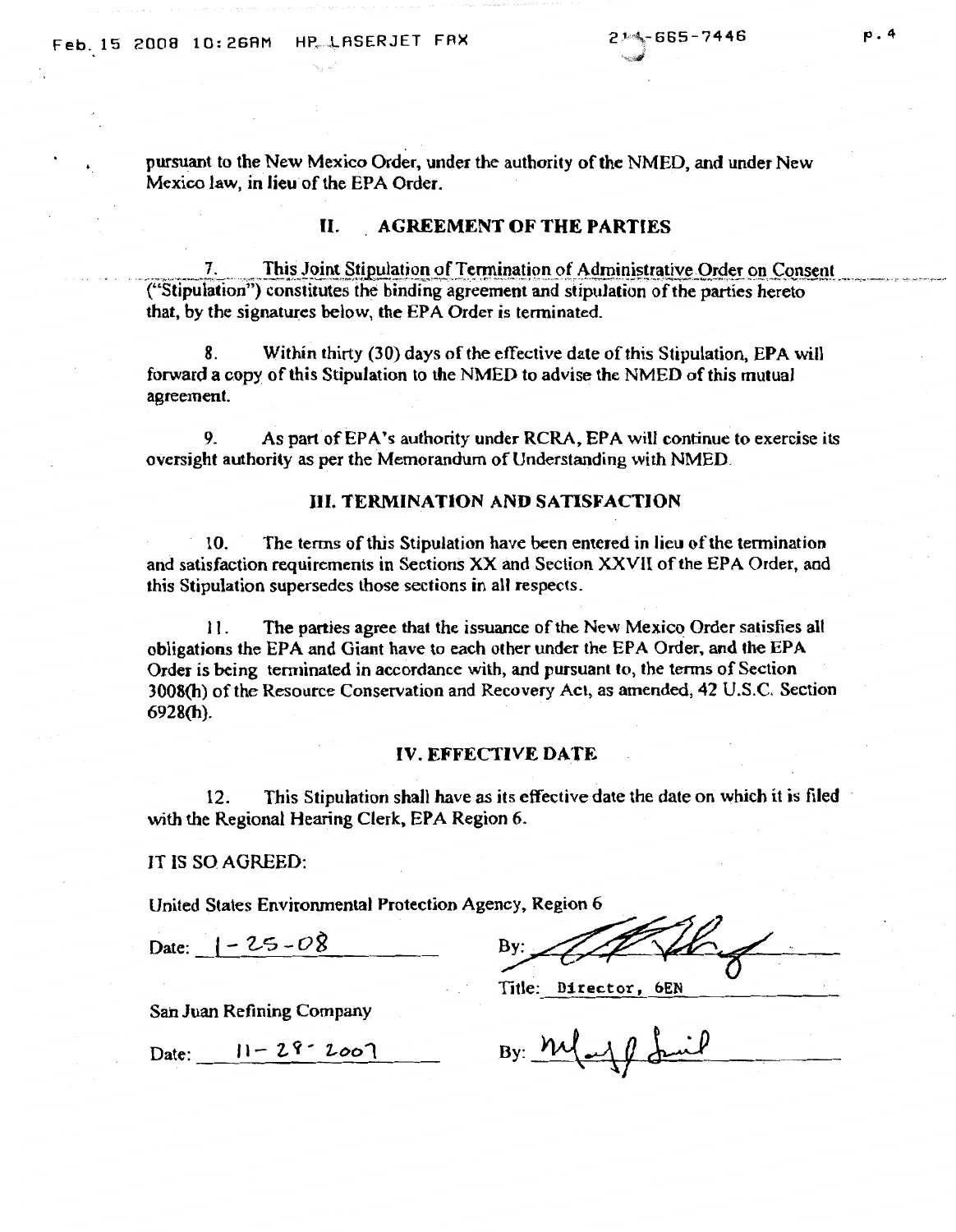

 $\sim$ 

 $\sim$   $\sim$ 

 $\label{eq:2} \mathcal{L}^{\text{max}}_{\text{max}}(\mathcal{L}^{\text{max}}_{\text{max}}) = \mathcal{L}^{\text{max}}_{\text{max}}$ 

 $\mathbb{R}^2$ 

 $\label{eq:2.1} \frac{1}{2} \left( \frac{1}{2} \left( \frac{1}{2} \right) \right) \left( \frac{1}{2} \right) \left( \frac{1}{2} \right)$ 

 $\label{eq:2} \frac{1}{\sqrt{2}}\left(\frac{1}{\sqrt{2}}\right)^{2} \left(\frac{1}{\sqrt{2}}\right)^{2} \left(\frac{1}{\sqrt{2}}\right)^{2} \left(\frac{1}{\sqrt{2}}\right)^{2} \left(\frac{1}{\sqrt{2}}\right)^{2} \left(\frac{1}{\sqrt{2}}\right)^{2} \left(\frac{1}{\sqrt{2}}\right)^{2} \left(\frac{1}{\sqrt{2}}\right)^{2} \left(\frac{1}{\sqrt{2}}\right)^{2} \left(\frac{1}{\sqrt{2}}\right)^{2} \left(\frac{1}{\sqrt{2}}\right)^{2} \left(\frac{$ 

 $\overline{2}$ 

 $\sim$ 

 $\sim$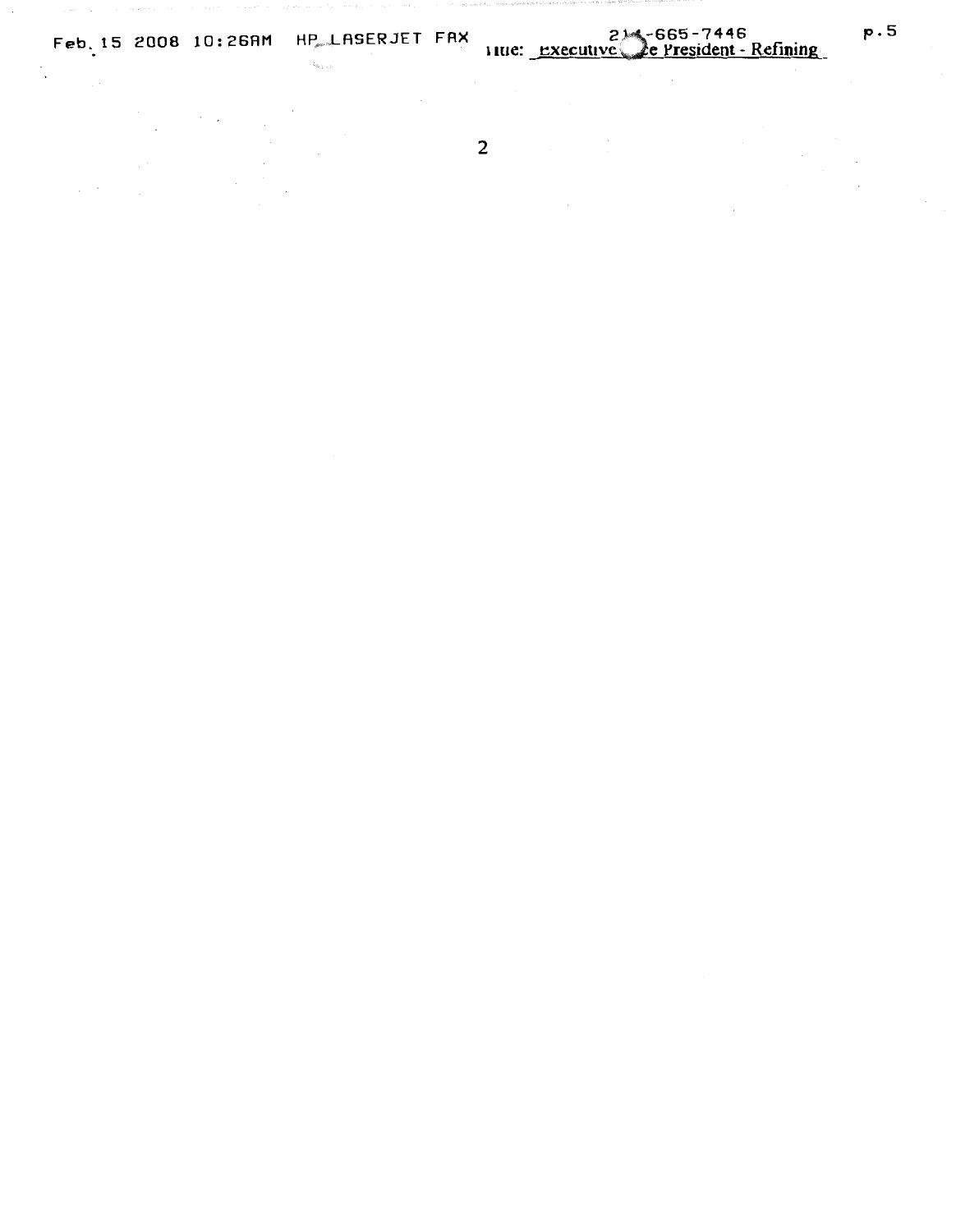Giant Industries Arizona, Inc.

.<br>The computery of the second section of the computer of the second later section of the second section of the second computer of the second computer of the second computer of the second

Date: 11-28-2007 By: <u>M</u> phil *I* 

Title: Executive Vice President - Refining

Regional Judicial Officer

Date: ------------ By: --~-----------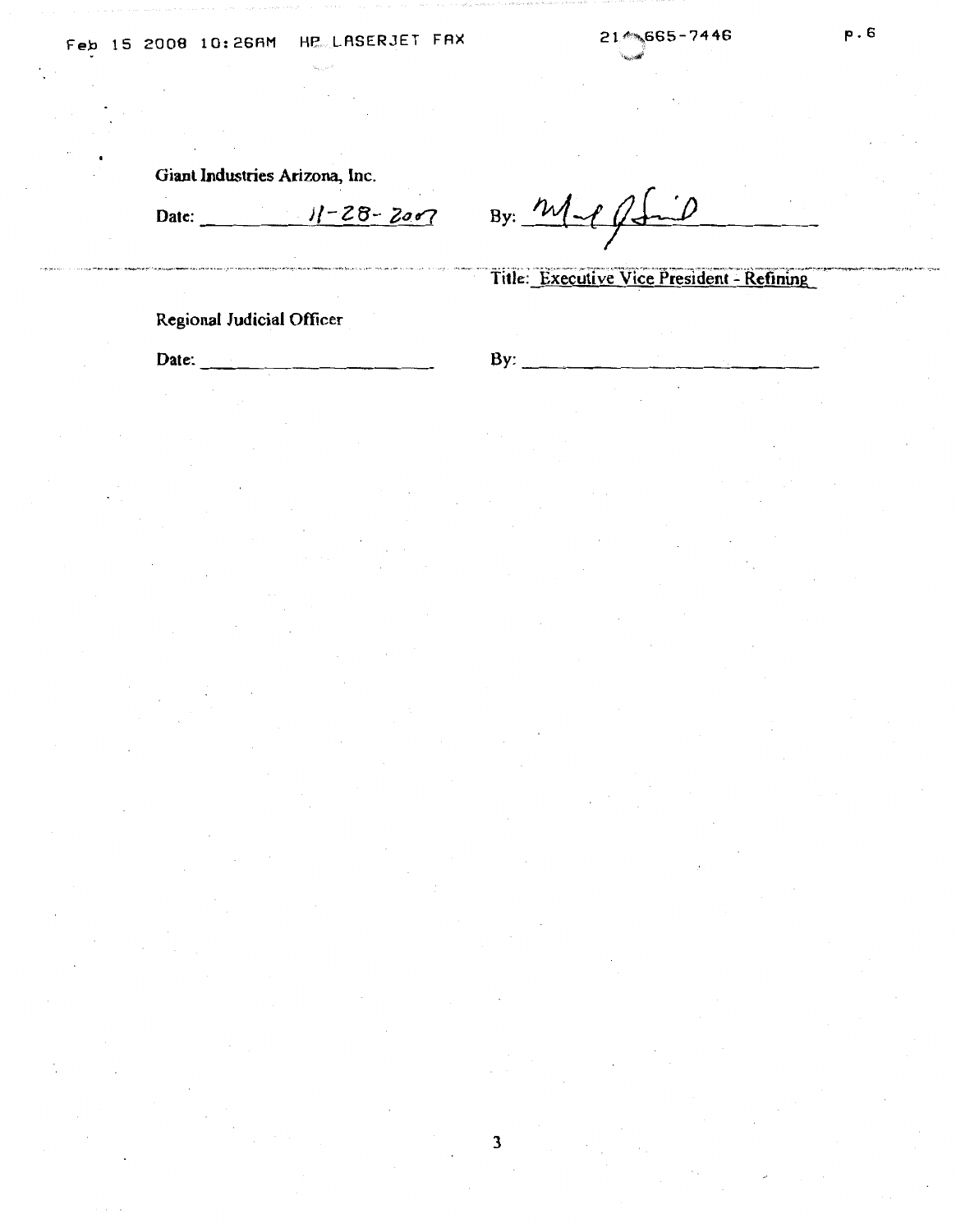#### **CERTIFICATE OF SERVICE**

I hereby certify that the original and one copy of the attached Joint Stipulation of Termination of Administrative Order on Consent, Docket No. VI-303-H were handcarried to the Regional Hearing Clerk, U.S. Environmental Protection Agency Region 6, 1445 Ross Avenue (6PD-O), Dallas, Texas 75202 and that true and correct copies of the aforementioned document were sent by first class mail to:

Joseph F. Guida Guida, Slavich & Flores 750 N. St. Paul St., Suite 200 Dallas, TX 75201

Mr. Nick Stone U.S. Environmental Protection Agency Region 6 1445 Ross Ave (6PD-O) Dallas, TX 75202

Marcia Moncrieffe **Office of Regional Counsel**